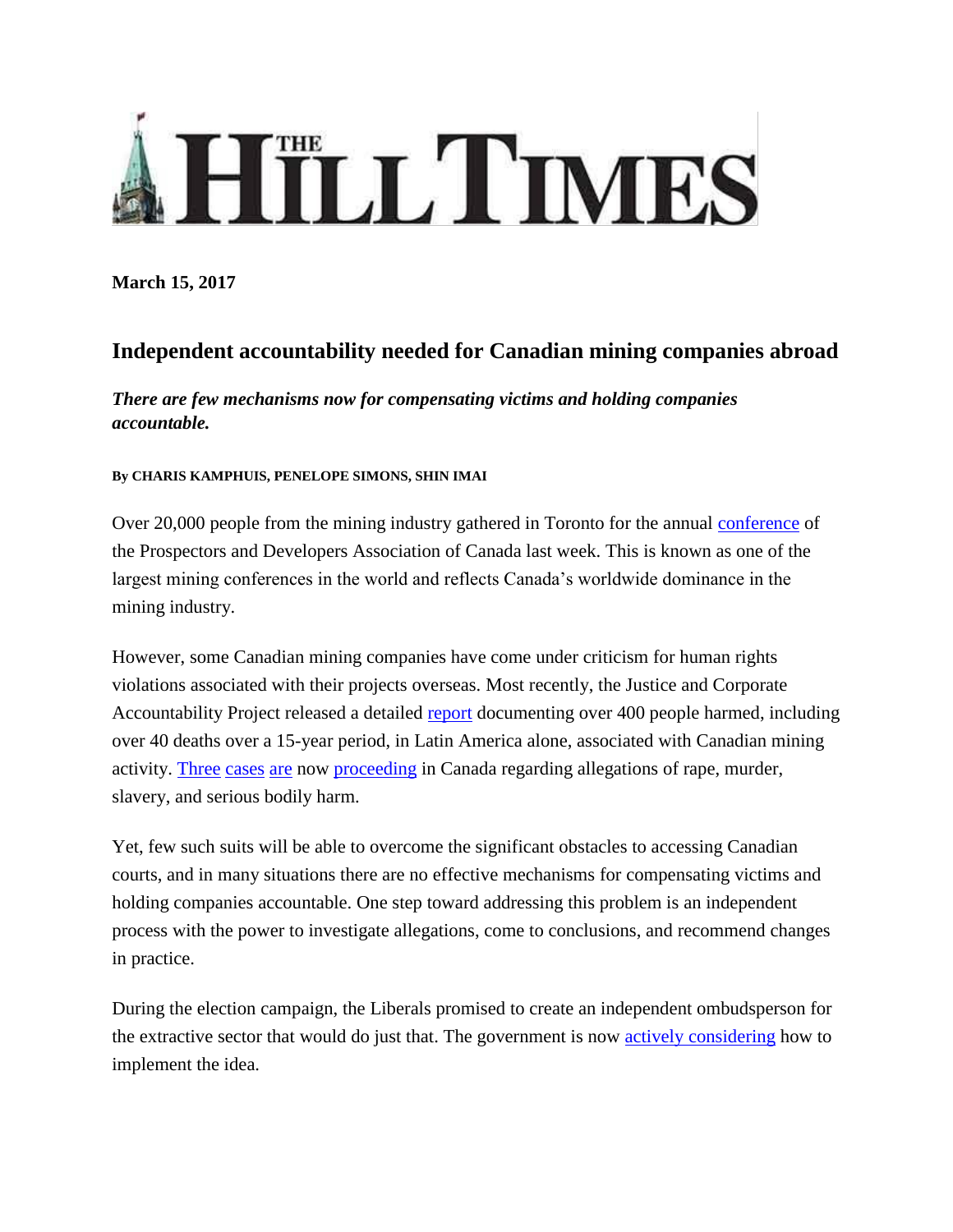The main representative of the industry, the Prospectors and Developers Association of Canada, is "reluctant to endorse" an ombudsman, according to a *[National](http://business.financialpost.com/business/the-case-for-and-against-an-ombudsperson-to-resolve-mining-disputes) Post* reporter, because, the group says, "We're not seeing a lot of evidence that are negative impacts out there."

The fact that some mining companies deny that there are problems is part of the problem. This was the experience of the Norwegian Council on Ethics, which advises the Government Pension Fund Global, the largest fund of its type in the world, [valued at](https://www.nbim.no/en/the-fund/) over CDN\$1-trillion. When the council began to investigate allegations of human rights abuse by Canadian mining company Tahoe Resources, it received starkly [different stories](http://etikkradet.no/files/2015/01/Council-on-Ethics-2014-Annual-Report.pdf) from the community and the company, which denied any wrongdoing. The council was well enough funded that it could conduct its own investigation. The company said the council's analysis was based on imprecise media coverage and speculation, and it accused the council of assuming guilt while a case against the firm's former security manager hadn't yet concluded. In the end, the pension fund [decided](http://www.ciel.org/norway-divests-from-tahoe/) to divest from Tahoe because of the council's [findings](http://etikkradet.no/files/2015/01/Council-on-Ethics-2014-Annual-Report.pdf) that there was "an unacceptable risk of Tahoe Resources contributing to serious human rights violations." There are many more cases that would benefit from such an independent investigation.

The fact that the Prospectors and Developers Association argues that there is not enough evidence of adverse impacts is problematic given the evidence. It is also odd that it would hang its argument on the idea (although erroneous) that harms caused by Canadian overseas mining operations are few. Would we repeal our drinking and driving laws because drivers argued that there were not enough accidents caused by drinking and driving to justify investigations?

A second representative of industry, the Mining Association of Canada, [suggests](http://www.mining-technology.com/features/featurecanadas-mining-ombudsman-has-it-come-too-late-5715514/) that any new legislation should involve a "joint fact-finding" process, [rather than](http://listedmag.com/2017/03/not-so-innocent-abroad/) an independent investigation. While this sentiment may seem nice, it is clearly not appropriate where the mining company denies any wrongdoing and refuses to co-operate.

Take the example of the corporate social responsibility counsellor, the federal government's voluntary mechanism for addressing specific disputes between mining companies and communities. In three cases it approved for mediation since its inception in 2009, the [companies](http://www.international.gc.ca/csr_counsellor-conseiller_rse/Registry-web-enregistrement.aspx?lang=eng)  [withdrew,](http://www.international.gc.ca/csr_counsellor-conseiller_rse/Registry-web-enregistrement.aspx?lang=eng) terminating the process.

A new mandate for the CSR counsellor in 2014 has proven even weaker, introducing an illdefined [role](http://www.international.gc.ca/csr_counsellor-conseiller_rse/index.aspx?lang=eng) of "dialogue facilitation" and moving the mediation process to the National Contact Point for the Organisation of Economic and Co-operation and Development. This body has not had great success with voluntary mediation either. In the only case it handled in 2015, it invited